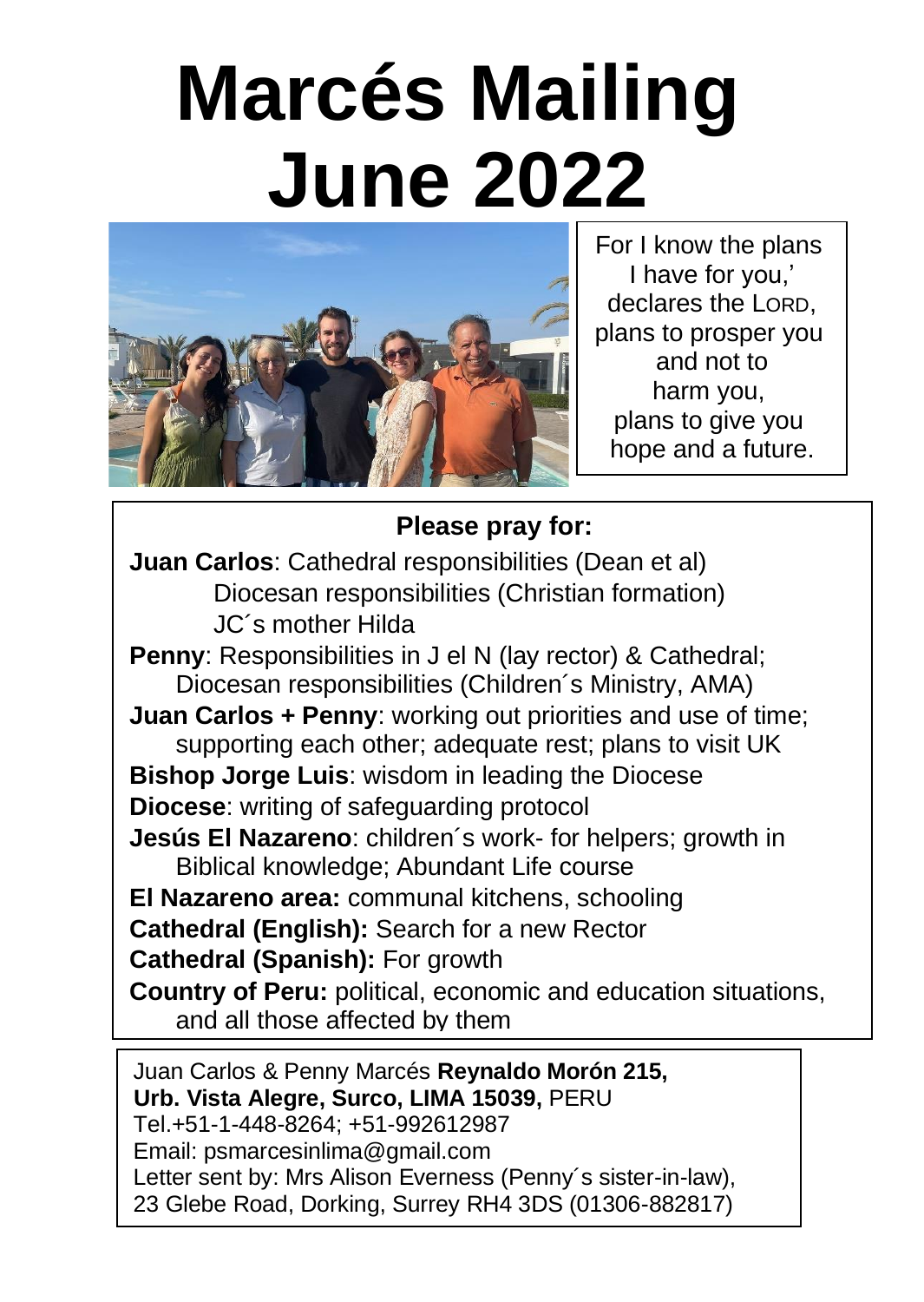Dear friends,

As Penny ate her (authentic) Peruvian homemade orange marmalade sandwich, sitting in Lima, it was good to see a Peruvian flavour in the Queen´s Jubilee celebrations. Why in LIMA not UK? – plans changed and plan A (UK from April to Aug) changed to plan B and is now plan C. What happened?



Plan A began well, with visits from Becky, Lizi and then Oli (Becky´s partner whom we met for the first time). During their stay we enjoyed amongst other things some lovely days in Paracas, where one memorable experience was listening to hundreds of new-born seals on the beaches of the Ballestas Islands.

Penny was also able to hold the literacy classes for a group of children going into  $3<sup>rd</sup>$  arade but in some cases with basically NO reading ability, followed by the Summer Holiday Bible Club. The latter gave us a new experience.



Obeying social distancing meant limiting numbers, so people were warned that latecomers might not get in. Even so, it was a surprise to discover children had started queuing 30 mins before the class; the queuing continued the whole time, even though we never did have to turn anyone away…. Just practising for the rest of their lives when they will

experience LONG queues for banks, making hospital appointments, picking up medicines, getting onto the train station... Sadly, now that there are lots of other things on offer, coming to Church is no longer the big attraction it had been for a long time during the pandemic.

Plan A had assumed that JC would have a prostate op early in the year – a reasonable assumption since he had his pre-op checks in Jan/early Feb. Not the case! – he was given the date 31 May, thus making a trip to UK from April to Aug no-longer-feasible. Change of plan – plan B would be visiting UK Aug to early Dec.

Just as well plan A had been aborted since at the end of Feb the English-speaking congregation of the Good Shepherd was suddenly left without a Rector. Given that JC is Dean of the Cathedral anyway, the need to have an English-speaking member of clergy to officiate at Communion Services (and the dearth of these) led to his becoming responsible for the Communion part of the services, helped by Penny who leads other bits.



Thankfully, a few weeks later, Archbishop emeritus Greg Venables was appointed interim Rector, but with a slight logistics hitch – he lives (and has a ministry) in Paraguay! However, given that we are now all experts in Zoom,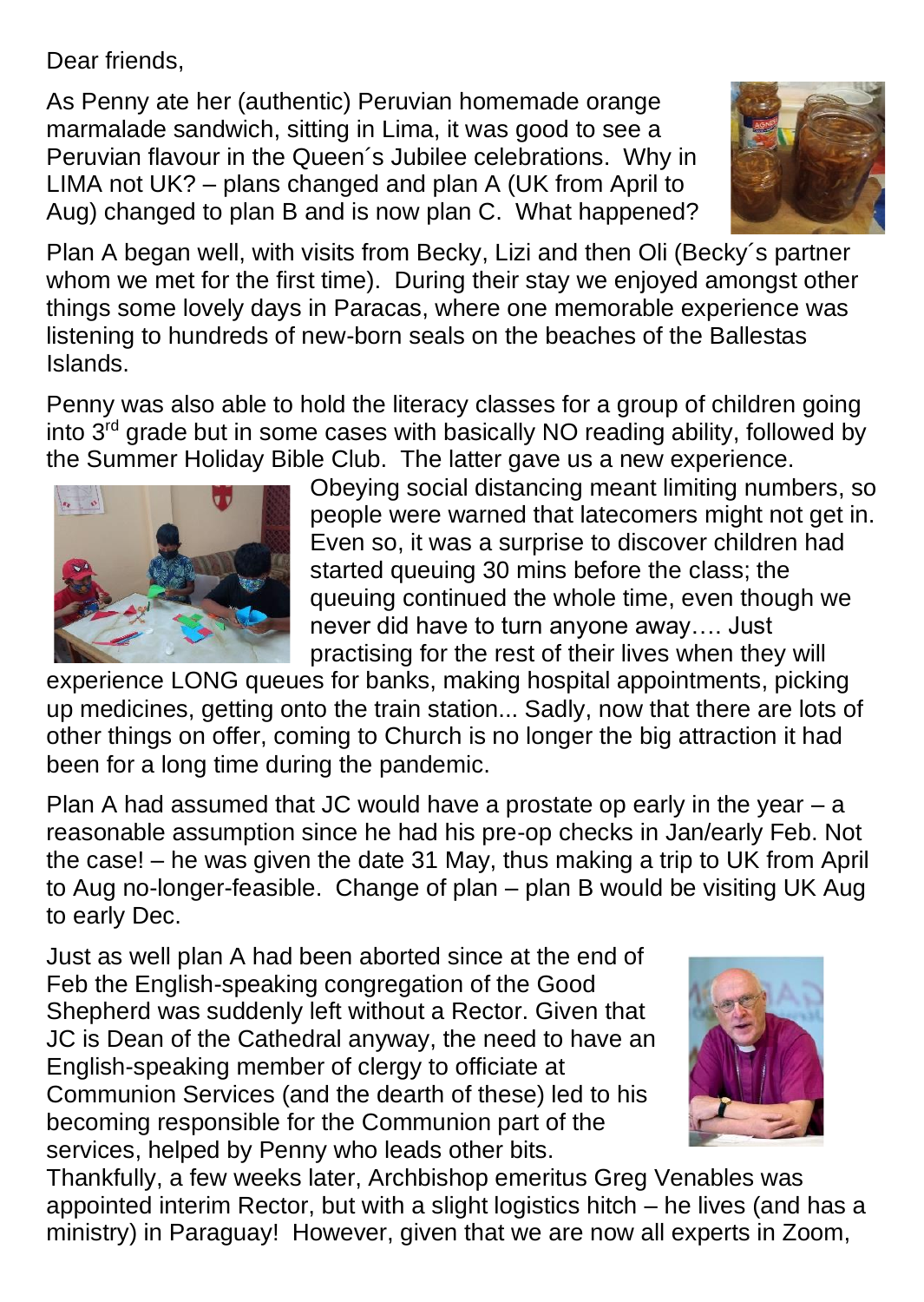this was no problem for preaching, so most sermons come from Paraguay via Zoom. But clearly he is NOT here to take the communion service so Juan Carlos continues to do this.

Another positive outcome of the change from plan A to plan B was the fact that JC´s mother fell in early Feb and broke her femur. Thankfully she is making very good progress, but JC is one of the 2 siblings on hand to coordinate with doctors, carers etc. Please pray for her full recovery.

We thus settled into a rather hectic routine, with Good Shepherd English responsibilities fitting into our responsibilities in Jesús el Nazareno and Good Shepherd Spanish (plus of course the Sunday School coordination and the Christian Education coordination)

We are encouraged by Jesús el Nazareno, where Penny is Rector. You may remember that when we were in UK last time (2019), we shared with some of you the prayer request for 7 men (at the time there were 2, including JC). How exciting to realise one week that there were 7 men in a normal service!



Thank you for your prayers. It is particularly encouraging that a group of young people have decided they WILL commit – to the extent that our new Council excitingly has 2 under 30s and 2 over 60s. Please pray for the Abundant Life course just starting; time constraints for people have meant that the only time some are available is 4.30pm on a Sunday afternoon, immediately before the service. One special moment recently was the service on Maundy

Thursday, where we had foot-washing. There were several children there; most wanted their (VERY dirty!) feet washed but 10 year-old Luana, having had her feet washed then asked a few minutes later "Can I help, Sister?" ("Sister" being the generic term for Christian women). Good to know SOMEONE got the message of "You also should wash one another´s feet".

One improvement in the services in all 3 congregations over the last few weeks has been the music ministry. There is a beautiful organ in the Good Shepherd which has recently been repaired, and it was played for the first time a few weeks ago – what a wonderful sound! So hymns are no longer

YouTube downloads, but singing with an organ again. The Spanish congregation has always had Penny on the guitar – NOT the most satisfactory solution. However, a few weeks ago a couple appeared at the Church and are now helping out with the music ministry; the arrival of a professional singer has enhanced it even more. And in Jesús el



Nazareno, guitar classes have started in a nearby Church so (in faith!) we will have 2 new players soon.